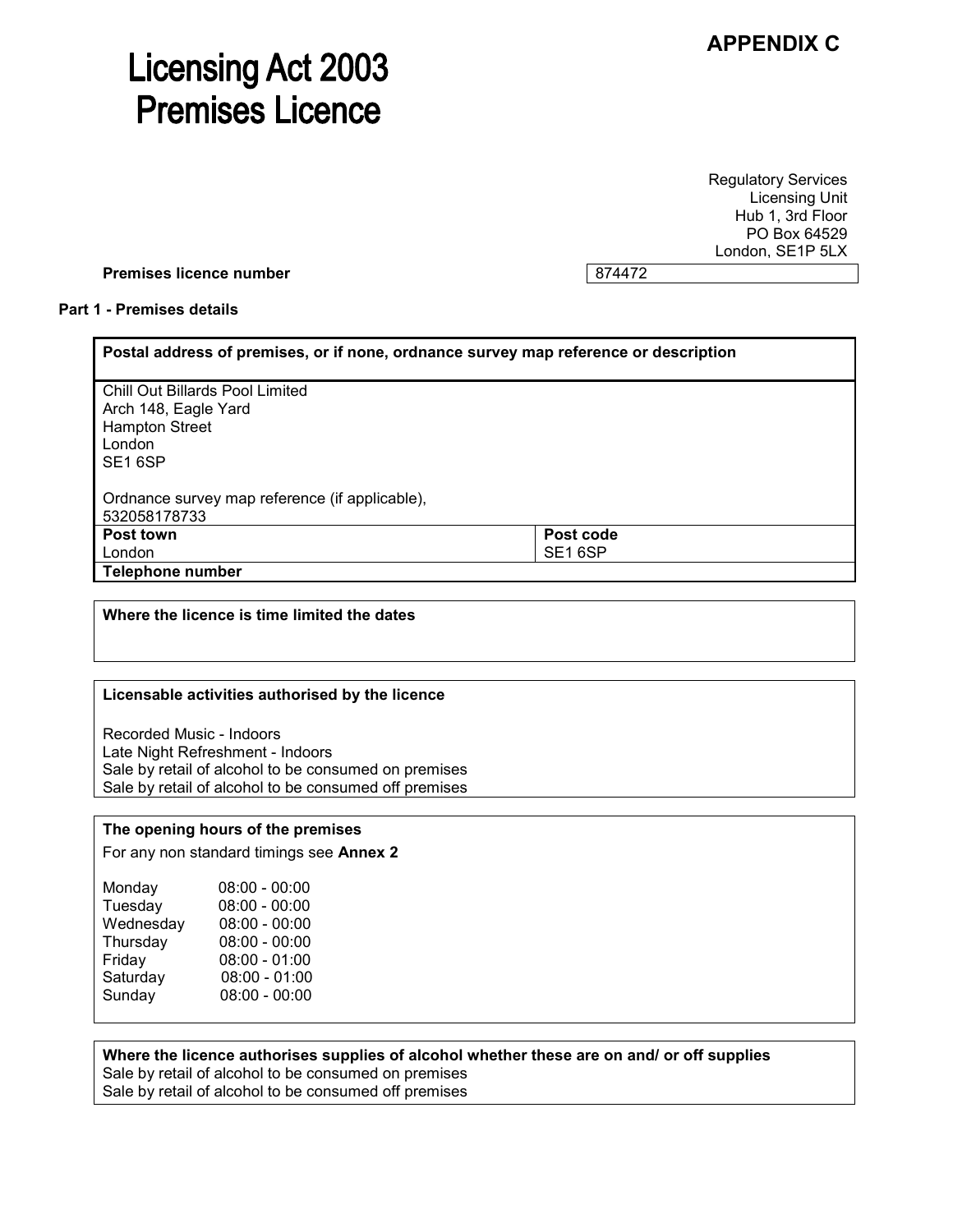# **The times the licence authorises the carrying out of licensable activities**

For any non standard timings see Annex 2 of the full premises licence

### **Recorded Music - Indoors**

| Monday    | 08:00 - 23:30   |
|-----------|-----------------|
| Tuesday   | $08:00 - 23:30$ |
| Wednesday | 08:00 - 23:30   |
| Thursday  | 08:00 - 23:30   |
| Friday    | $08:00 - 00:30$ |
| Saturday  | $08:00 - 00:30$ |
| Sunday    | $08:00 - 23:30$ |
|           |                 |

#### **Late Night Refreshment - Indoors**

| Monday    | 23:00 - 23:30   |
|-----------|-----------------|
| Tuesday   | 23:00 - 23:30   |
| Wednesday | 23:00 - 23:30   |
| Thursday  | 23:00 - 23:30   |
| Friday    | $23:00 - 00:30$ |
| Saturday  | 23:00 - 00:30   |
| Sunday    | 23:00 - 23:30   |
|           |                 |

#### **Sale by retail of alcohol to be consumed on premises**

| Monday    | 10:00 - 23:30   |
|-----------|-----------------|
| Tuesday   | 10:00 - 23:30   |
| Wednesday | 10:00 - 23:30   |
| Thursday  | 10:00 - 23:30   |
| Friday    | $10:00 - 00:30$ |
| Saturday  | 10:00 - 00:30   |
| Sunday    | 10:00 - 23:30   |
|           |                 |

# **Sale by retail of alcohol to be consumed off premises**

| Monday    | $10:00 - 00:00$ |
|-----------|-----------------|
| Tuesday   | $10:00 - 00:00$ |
| Wednesday | $10:00 - 00:00$ |
| Thursday  | $10:00 - 00:00$ |
| Friday    | $10:00 - 01:00$ |
| Saturday  | $10:00 - 01:00$ |
| Sunday    | $10:00 - 00:00$ |
|           |                 |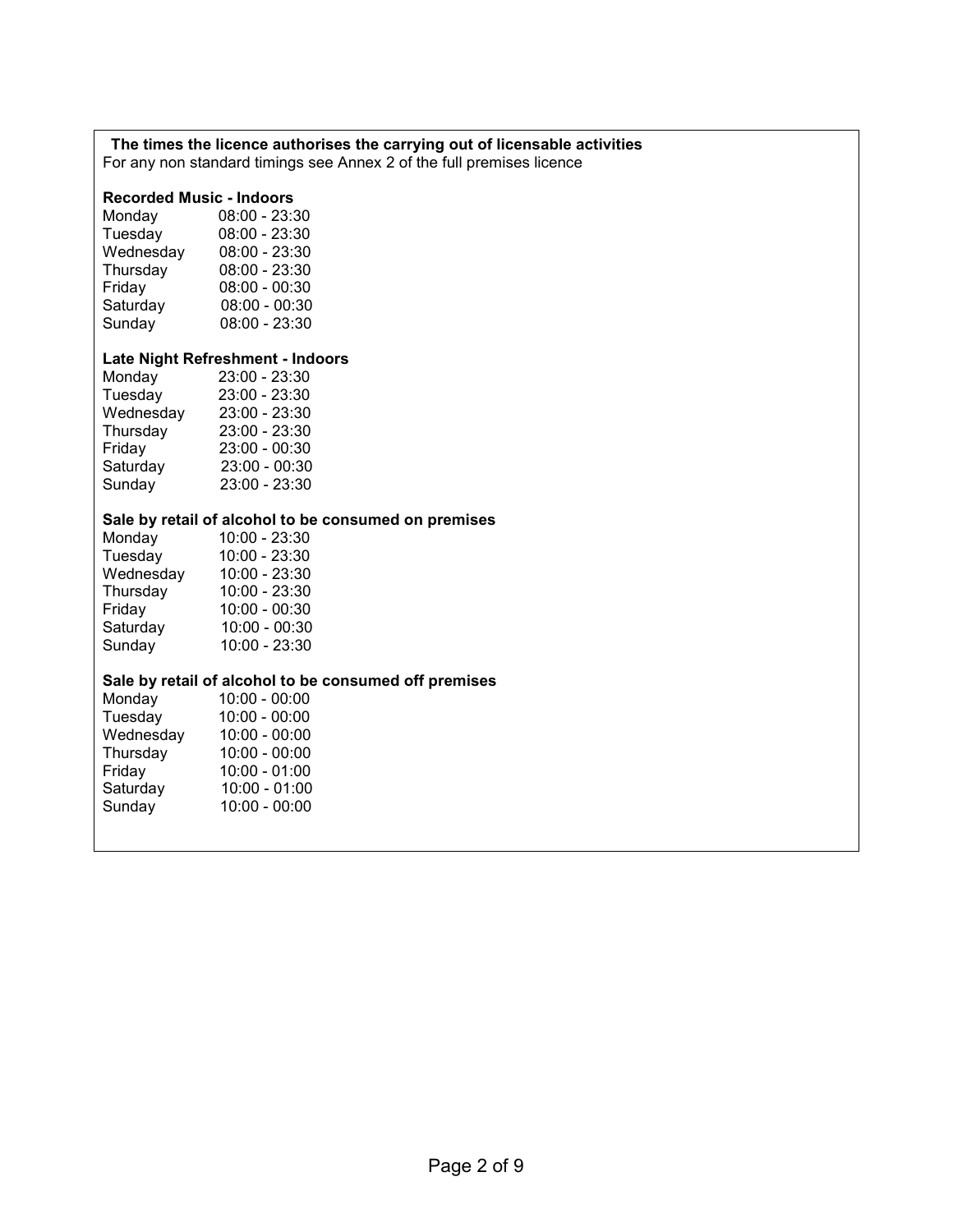## Part<sub>2</sub>



Licence Issue date 26/ 5/2021

Jarah & Nemm

**Head of Regulatory Services** Hub 1, 3rd Floor PO Box 64529 London, SE1P 5LX 020 7525 5748 licensing@southwark.gov.uk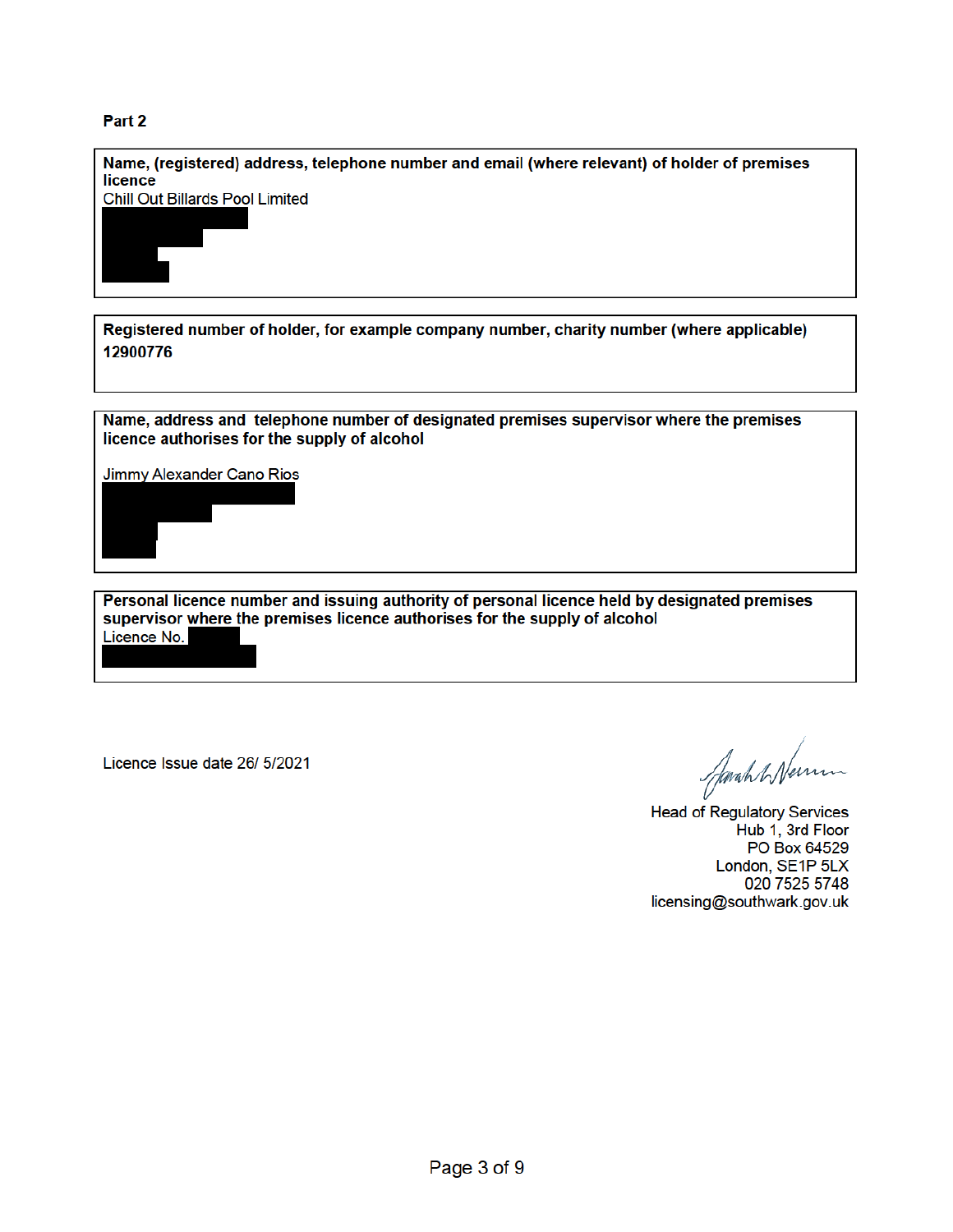#### **Annex 1 - Mandatory conditions**

**100** No supply of alcohol may be made under the Premises Licence -

(a). At a time when there is no Designated Premises Supervisor in respect of the Premises Licence; or (b). At a time when the Designated Premises Supervisor does not hold a Personal Licence or his Personal Licence is suspended.

**101** Every supply of alcohol under the Premises Licence must be made, or authorised by, a person who holds a Personal Licence.

**485** (1) The responsible person must ensure that staff on relevant premises do not carry out, arrange or participate in any irresponsible promotions in relation to the premises.

(2) In this paragraph, an irresponsible promotion means any one or more of the following activities, or substantially similar activities, carried on for the purpose of encouraging the sale or supply of alcohol for consumption on the premises –

(a) games or other activities which require or encourage, or are designed to require, encourage, individuals to -

(i) drink a quantity of alcohol within a time limit (other than to drink alcohol sold or supplied on the premises before the cessation of the period in which the responsible person is authorised to sell or supply alcohol), or (ii) drink as much alcohol as possible (whether within a time limit or otherwise);

(b) provision of unlimited or unspecified quantities of alcohol free or for a fixed or discounted fee to the public or to a group defined by a particular characteristic in a manner which carries a significant risk of undermining a licensing objective;

(c) provision of free or discounted alcohol or any other thing as a prize to encourage or reward the purchase and consumption of alcohol over a period of 24 hours or less in a manner carries a significant risk of undermining a licensing objective;

(d) selling or supplying alcohol in association with promotional poster or flyers on, or in the vicinity of, the premises which can reasonably be considered to condone, encourage or glamorise anti-social behaviour or to refer to the effects of drunkenness in any favourable manner; and

(e) dispensing alcohol directly by one person into the mouth of another (other than where that other person is unable to drink without assistance by reason of disability).

**487** The responsible person must ensure that free potable water is provided on request to customers where it is reasonably available.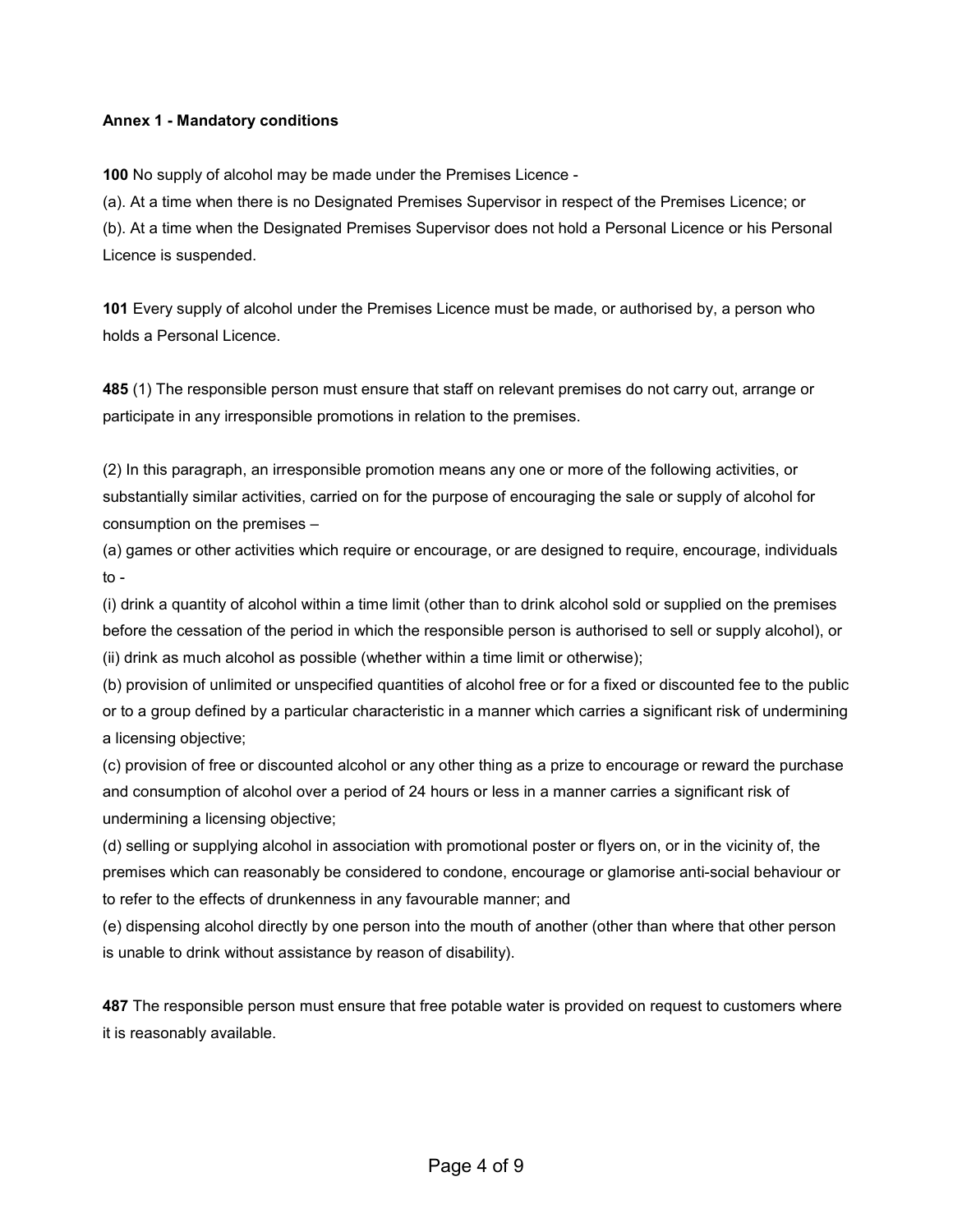**488** (1) The premises licence holder or club premises certificate holder must ensure that an age verification policy is adopted in respect of the premises in relation to the sale or supply of alcohol.

(2) The designated premises supervisor in relation to the premises licence must ensure that the supply of alcohol at the premises is carried on in accordance with the age verification policy.

(3) The policy must require individuals who appear to the responsible person to be under 18 years of age (or such older age as may be specified in the policy) to produce on request, before being served alcohol, identification bearing their photograph, date of birth and either

(a) a holographic mark; or

(b) an ultraviolet feature.

**489** The responsible person shall ensure that -

(a) Where any of the following alcoholic drinks is sold or supplied for consumption on the premises (other than alcoholic drinks sold or supplied having been made up in advance ready for sale or supply in a securely closed container) it is available to customers in the following measures -

(i) Beer or cider: 1/2 pint;

(ii) Gin, rum, vodka or whisky: 25 ml or 35 ml; and

(iii) Still wine in a glass: 125 ml;

(b) these measures are displayed in a menu, price list or other printed material which is available to customers on the premises; and

(c) where a customer does not in relation to a sale of alcohol specify the quantity of alcohol to be sold, the customer is made aware that these measures are available,

**491** 1. A relevant person shall ensure that no alcohol is sold or supplied for consumption on or off the premises for a price which is less than the permitted price.

2. For the purpose of the condition set out in paragraph (1):

(a) "duty" is to be construed in accordance with the Alcoholic Liqour Duties Act 1979;

(b) "permitted price" is the price found by applying the formula

 $P = D + (D \times V)$ ,

#### where-

(i) P is the permitted price,

(ii) D is the amount of duty chargeable in relation to the alcohol as if the duty were charged on the date of the sale or supply of the alcohol, and

(iii) V is the rate of value added tax chargeable in relation to the alcohol as if the value added tax were charged on the date of the sale or supply of the alcohol;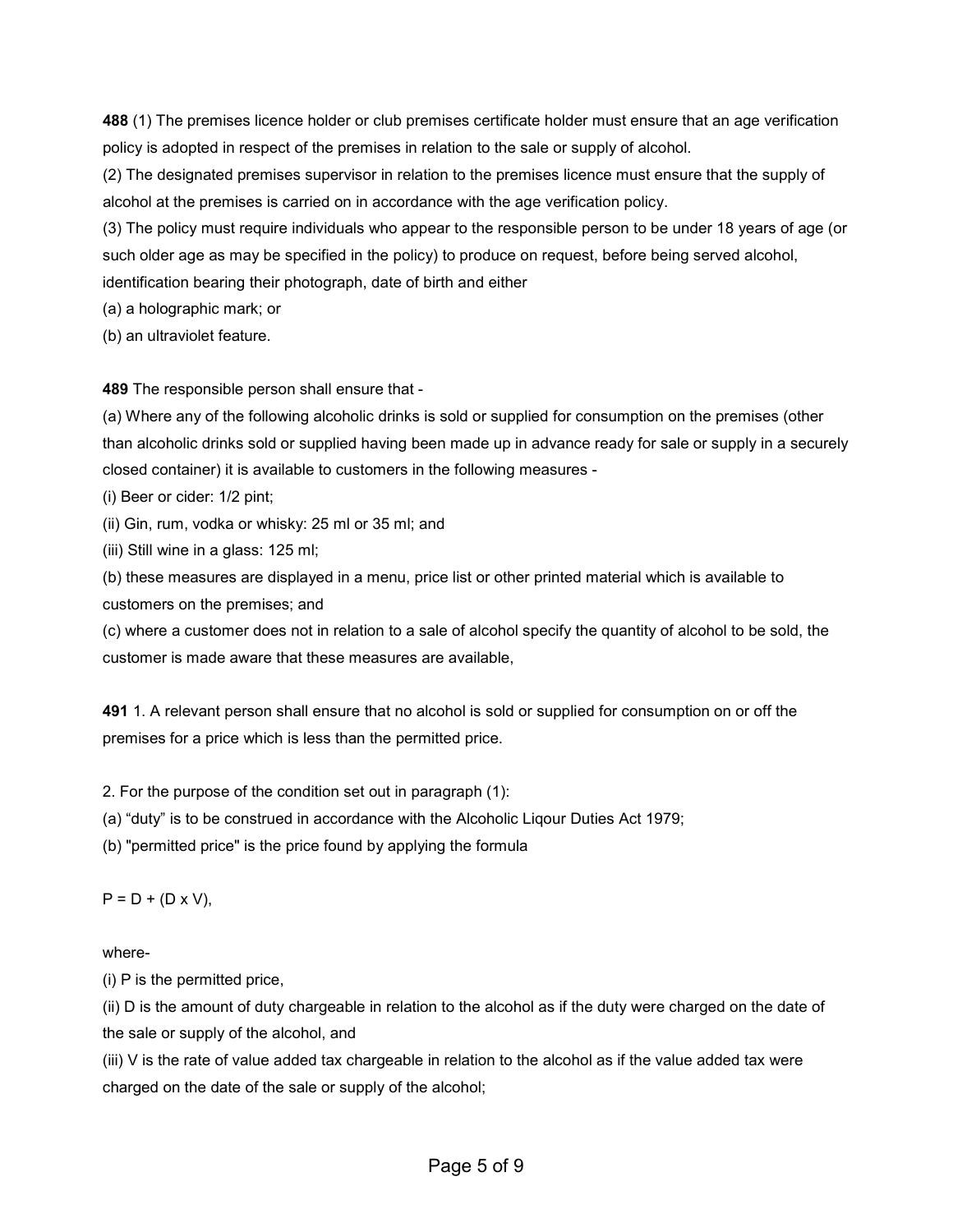(c) "relevant person" means, in relation to premises in respect of which there is in force a premises licence – (i) the holder of the premises licence:

(ii) the designated premises supervisor (if any) in respect of such a licence; or

(iii) the personal licence holder who makes or authorises a supply of alcohol under such a licence;

(iv) "relevant person" means, in relation to premises in respect of which there is in force a club premises certificate, any member or officer of the club present on the premises in a capacity which enables the member or officer to prevent the supply in question; and

(v)"value added tax" means value added tax charged in accordance with the Value Added Tax Act 1994.

3. Where the permitted price given by paragraph (b) of paragraph 2 would (apart from this paragraph) not be a whole number of pennies, the price given by that sub-paragraph shall be taken to be the price actually given by that sub-paragraph rounded up to the nearest penny.

4. (1) Sub-paragraph (2) applies where the permitted price given by paragraph (b) of paragraph 2 on a day ("the first day") would be different from the permitted price on the next day ("the second day") as a result of a change to the rate of duty or value added tax;

(2) the permitted price which would apply on the first day applies to sales or supplies of alcohol which take place before the expiry of the period of 14 days beginning on the second day.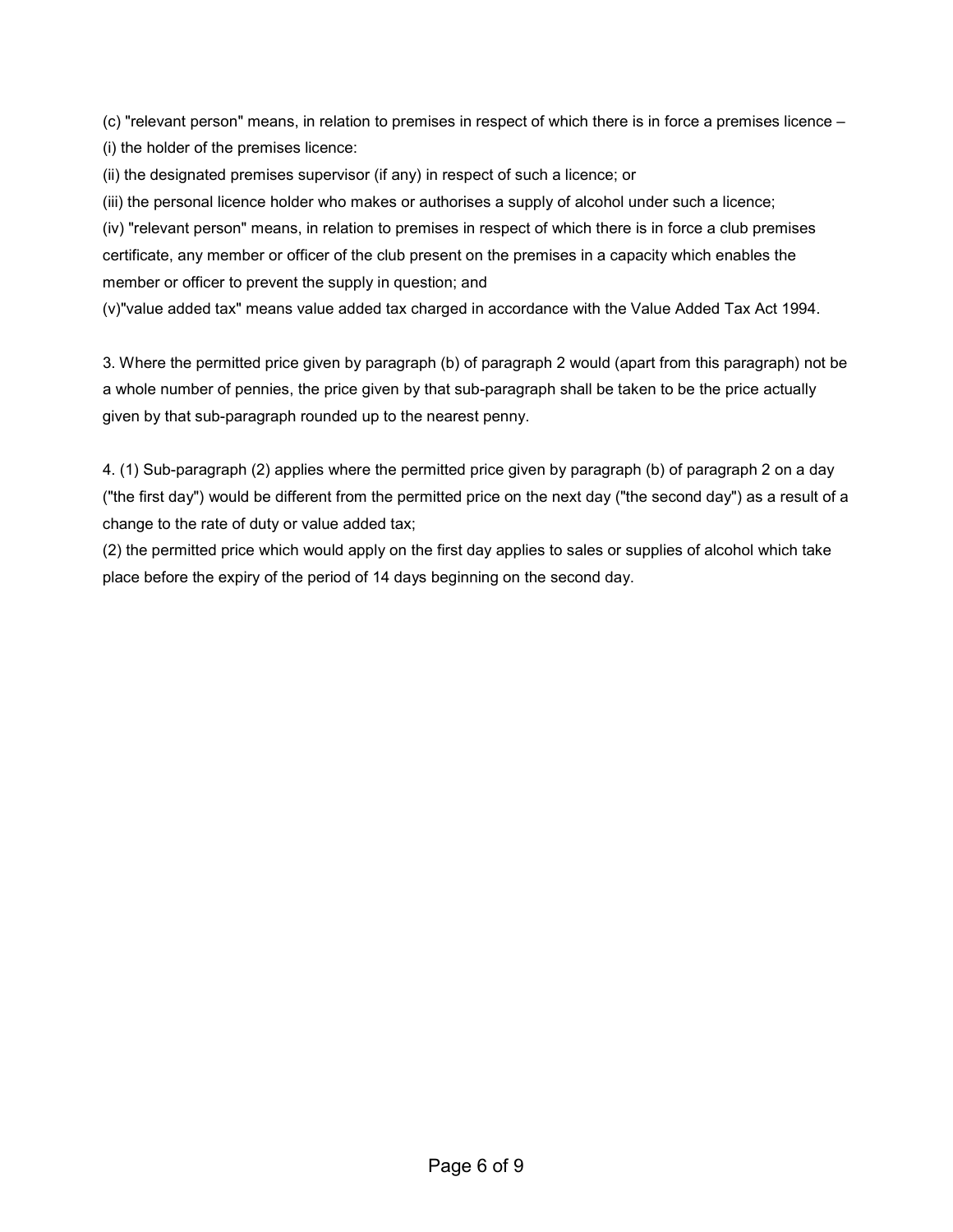#### **Annex 2 - Conditions consistent with the operating Schedule**

**340** Notices shall be prominently displayed at all exits requesting patrons to respect the needs of local residents and leave the area quietly;

**341** Notices shall be prominently displayed at any area used for smoking requesting that patrons respect the needs of local residents and use the area quietly;

**288** The premises shall install and maintain a comprehensive CCTV system which shall include coverage of all public entrances and exits from the premise and any other areas agreed with the Police. It will be in good working order at all times; be operational the whole time the premise is trading; show an accurate date and time the images were made; and ensure that clear facial images of patrons are visible;

**289** All CCTV recordings shall be stored for a minimum period of 31 days. Recordings shall be made available following the reasonable, formal request of Police or authorised officer of the licensing authority throughout the preceding 31-day period to the authorised person in control of the premises at the relevant time. In any case, any request is to be in compliance with the Data Protection Act 1998; the images requested are to be provided within 24 hours of that request;

**342** Reasonable and adequate staff training shall be carried out for those appropriate staff members. The training in respect of the sale of alcohol (to underage, persons over 18 purchasing for underage, the proof of age scheme, drunks etc.) will be administered prior to the staff member being allowed to sell alcohol;

**4AA** A 'Challenge 25' scheme shall operate at the premises whereby anyone who appears to be under the age of 25 shall be asked to provide proof of age that he or she is over 18. Proof of age shall only comprise of a passport, a photo-card driving licence or an industry approved proof of age identity card bearing the PASS hologram logo. Notices to this effect shall be displayed to advise patrons and staff that a 'Challenge 25' scheme is operational.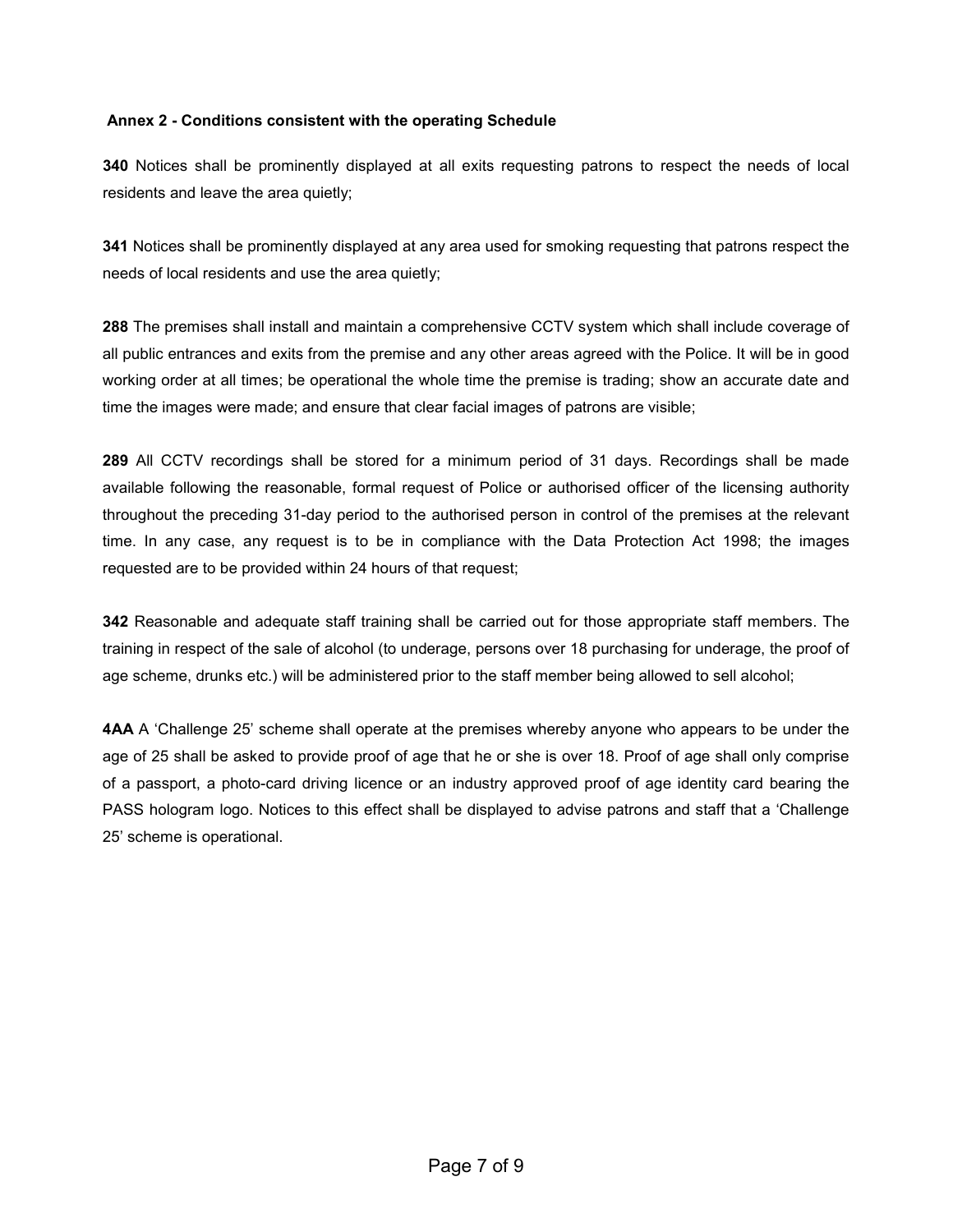#### **Annex 3 - Conditions attached after a hearing by the licensing authority**

That there is an accommodation limit of 120 including staff;

 That a dispersal policy be held at the premises with the premises licence and is made available upon request. All staff will be trained in respect of the dispersal policy;

 That the dispersal policy is amended that patrons are encouraged to use public transport and taxis should be directed to Hampton Street and the same is included on all relevant publicity material;

That the dispersal policy shall be amended to reflect the hours imposed by this licensing sub-committee;

That there shall be no off sales of alcohol;

That a telephone number shall be provided to local residents and tenant's association(s);

That there shall be no dancing after 23:00hrs;

 That all windows and doors shall remain closed with the exception of ingress and egress when licensable activity takes place;

That there shall be 80 seats downstairs in the premises;

That food shall be served at all times when licensable activities take place;

 That the rear outside area shall be closed at 21:00hrs with the exception of smoking. The number of smokers shall be limited to a maximum of 10 at any one time, after 21:00hrs;

That all bottling, refuse collection and deliveries shall only take place between 08:00hrs and 20:00hrs;

That there shall be no hiring of the premises to external third parties or for externally promoted events.